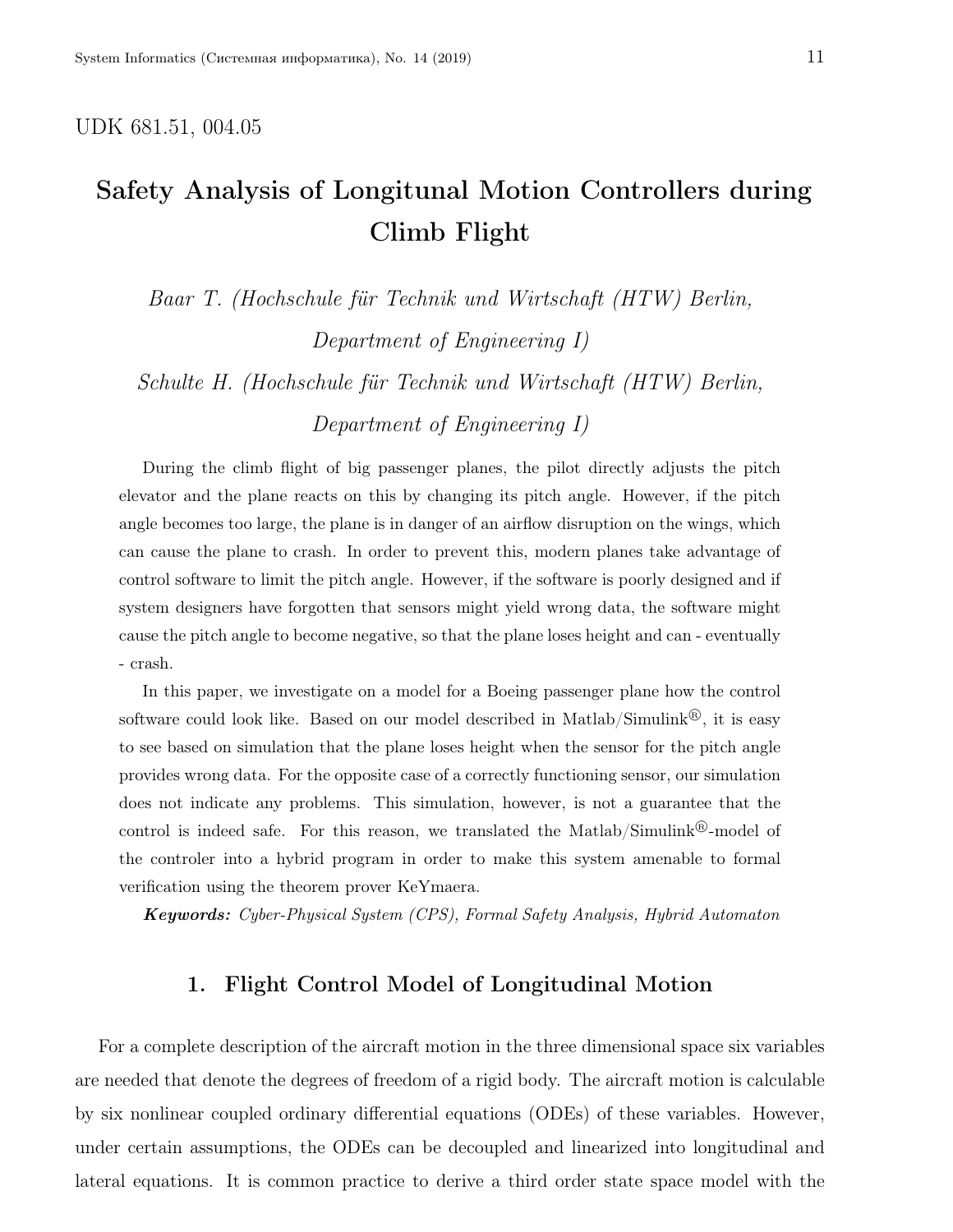state vector

$$
x = [\alpha \ q \ \theta]^T \tag{1}
$$

to describe the longitudinal motion  $[4]$ ,  $[5]$ . The state vector contains  $(1)$  the angle of attack  $\alpha$ , pitch rate q, and pitch angle  $\theta$  (cmp. Fig. 1).



Fig. 1. Important parameters of Flight Model  $(\text{Source: } \textit{http://ctms.engin.umich.edu/CTMS/index.php?example=AircraftPitch$  $E*section* = SystemModeling)$ 

Based on the assumption that the aircraft is in steady-cruise at constant altitude and velocity and that a change in the elevator deflection angle  $\delta$  as controllable system input will not change the aircraft speed the longitudinal equations of motion for the aircraft in state space form  $\dot{x} = f(x, u)$  with the state vector (1) and the input  $u := \delta$  can be written as

$$
\dot{\alpha} = \mu \Omega \sigma \left[ - (C_L + C_D) \alpha + \frac{1}{(\mu - C_L)} q - (C_W \sin \gamma) \theta + C_L \right]
$$
\n
$$
\dot{q} = \frac{\mu \Omega}{2I_{yy}} \Big( \left[ C_M - \eta (C_L + C_D) \right] \alpha + \left[ C_M + \sigma C_M (1 - \mu C_L) \right] q + (\eta C_W \sin \gamma) \delta \Big)
$$
\n
$$
\dot{\theta} = \Omega q \tag{2}
$$

where

$$
\Omega = \frac{2U}{\bar{c}}, \qquad \mu = \frac{\rho S \bar{c}}{4m}, \qquad \sigma = \frac{1}{1 + \mu C_L}, \qquad \eta = \mu \sigma C_M,\tag{3}
$$

with the equilibrium flight speed U and  $\gamma$  as the flight path angle. The parameter  $\rho$  denotes the density of air, S denotes the platform area of the wing,  $\bar{c}$  denotes the average chord length and  $m$  denotes the mass of the aircraft,  $C_W$  denotes the coefficient of weight,  $C_M$  denotes coefficient of pitch moment, and  $I_{yy}$  as the normalized moment of inertia. The aerodynamic coefficients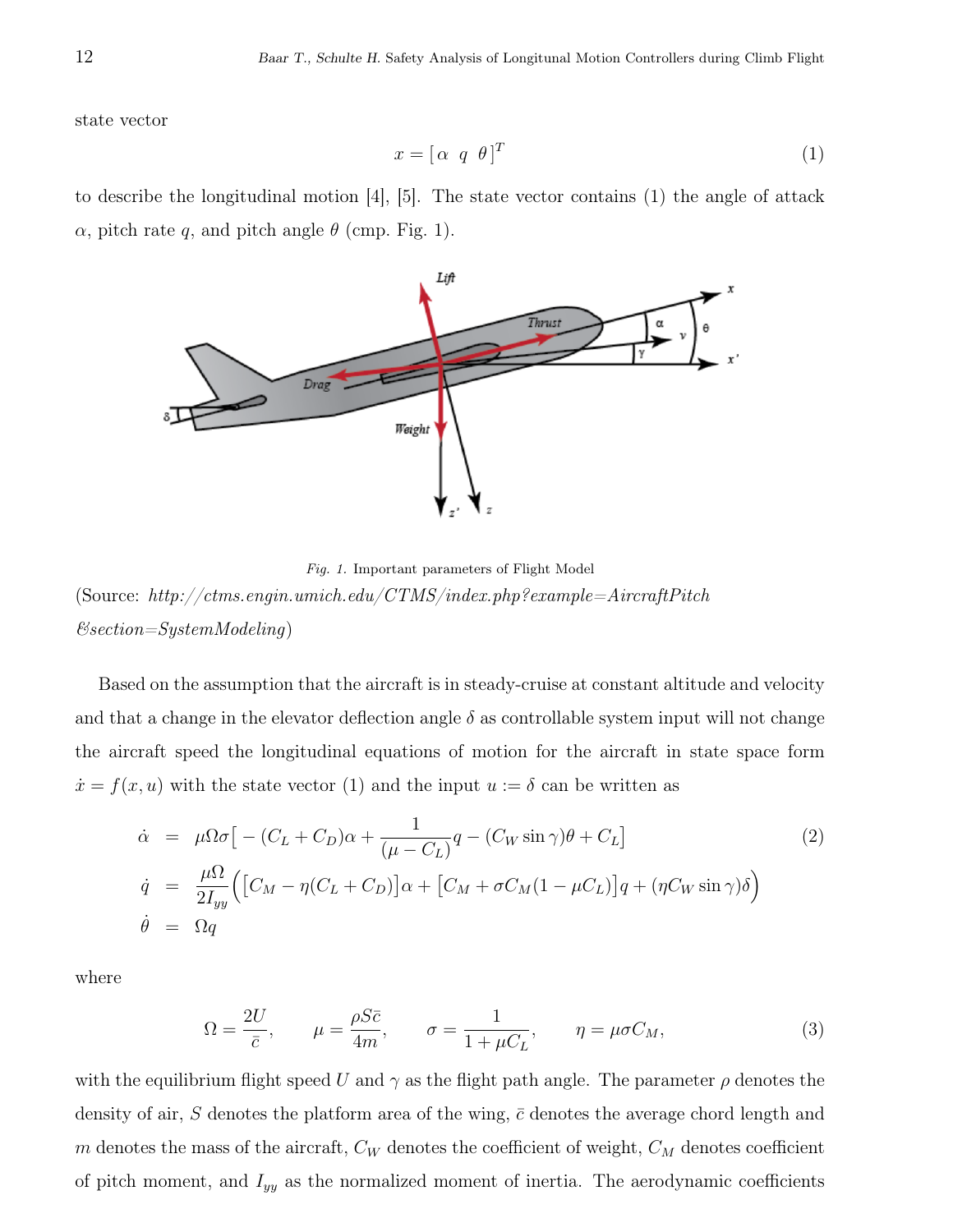of thrust, drag and lift are  $C_T$ ,  $C_D$ ,  $C_L$ . Based on the above assumptions, the dynamics of the aircraft around a stationary operating point  $p_c = (\alpha_c, q_c, \theta_c, \delta_c)$  for an equilibrium flight speed is obtained by Taylor linearization of  $f(x, u)$ 

$$
A = \frac{\partial f}{\partial x}|_{p_c} = \begin{pmatrix} -0.313 & 56.7 & 0 \\ -0.0139 & -0.426 & 0 \\ 0 & 56.7 & 0 \end{pmatrix}, \qquad B = \frac{\partial f}{\partial u}|_{p_c} = \begin{pmatrix} 0.232 \\ 0.0203 \\ 0 \end{pmatrix}
$$

can be described as follows

$$
\dot{\alpha} = -0.313 \alpha + 56.7 q + 0.232 \delta
$$
  

$$
\dot{q} = -0.0139 \alpha - 0.426 q + 0.0203 \delta
$$
  

$$
\dot{\theta} = 56.7 q
$$

## 1.1. Control loop designed in Matlab/Simulink<sup>®</sup>

For the flight model introduced above, we have developed using Matlab/Simulink<sup>®</sup> a series of controllers those aim is to keep the pitch angle  $\theta$  below a maximum value  $\theta_{max}$  to prevent airflow disruption at the wings. We have selected the period of a climb flight and assume, that the pilot selects a constant  $\delta_{man}$  as manual input, what might cause pitch angle  $\theta$  to increase. If  $\theta$  becomes greater than an upper bound, the anti-stall mode is activated and the controller computes a corrective  $\delta_{corr}$  to prevent airflow disruption. When - as a consequence -  $\theta$  falls again below a lower bound (due to hysteresis, the lower bound is slightly different from upper bound), the anti-stall mode is switched off again and the pilot's  $\delta_{man}$  become again the input for the plane.



Fig. 2. Simple P-Controller designed in Matlab/Simulink  $^{\circledR}$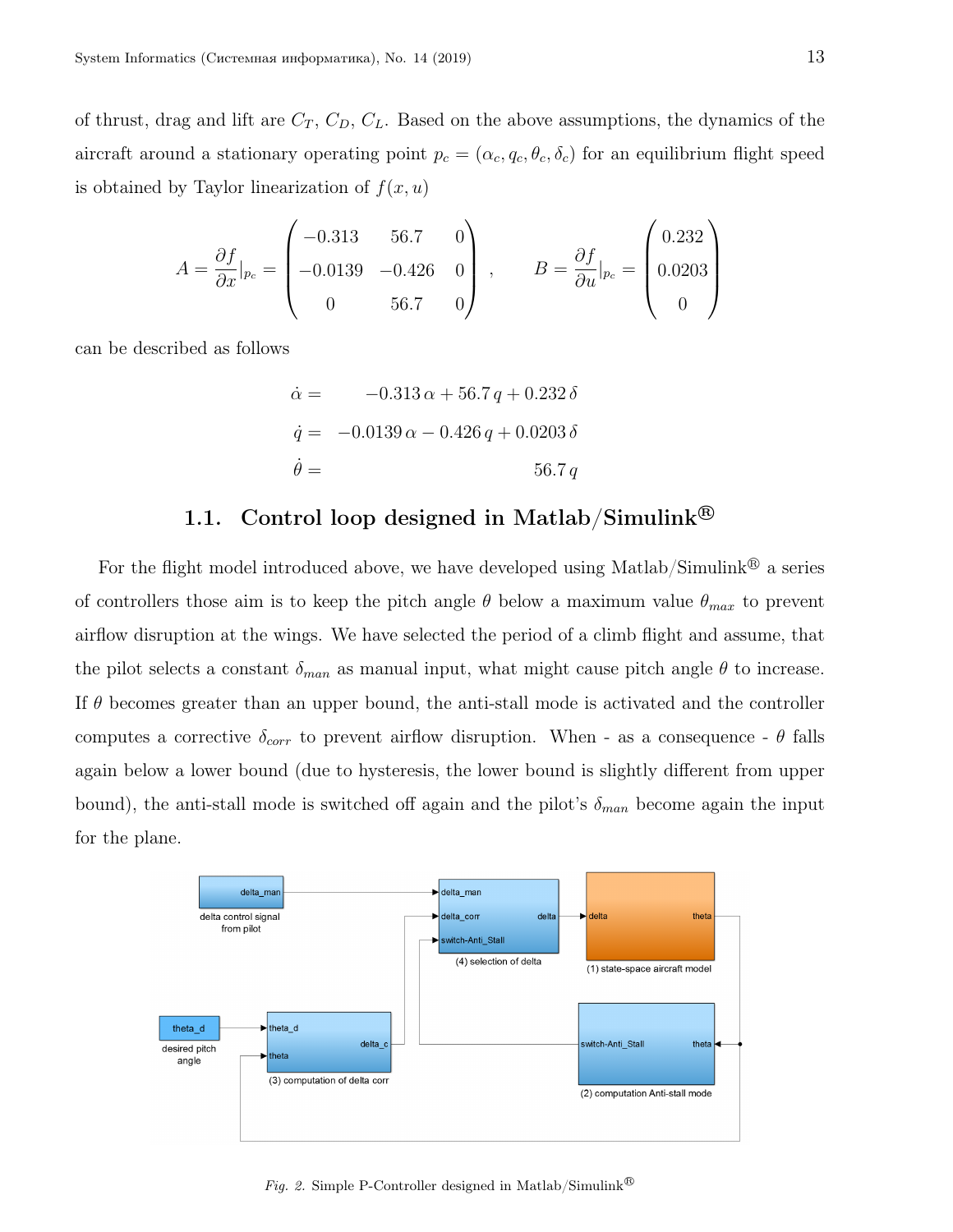A very simple version of the Matlab/Simulink<sup>®</sup>-controller is shown in Fig. 2 and consists of four main parts: (1) state space aircraft model, (2) computation of anti-stall mode, (3) computation of  $\delta_{corr}$  (4) selection of  $\delta$  from  $\delta_{man}$ ,  $\delta_{corr}$  based on anti-stall mode.

## 1.2. System analysis in Matlab/Simulink <sup>R</sup>

The standard technique to analyze systems is by simulation, which is well-supported by Matlab/Simulink<sup>®</sup>.

#### 1.2.1. Assuming correct sensor measuring for  $\theta$

The pitch angle  $\theta$  is one of the outputs of the plant model and the input for the control loop. Based on  $\theta$ , the input  $\delta$  (pitch elevator angle) is computed for the next cycle.

Assuming that the angle  $\theta$  is correcly measured by sensors, the simulation of the system does not show any situation in which  $\theta$  becomes negative. This alone is not yet a guarantee, that this never happens but it is already a good starting point for formal verification of the system's safety (cmp. Sect. 2).

#### 1.2.2. Assuming incorrect sensor measuring for  $\theta$

When building safety critical systems, engineers should always take into account that sensors might provided wrong data. We have modeled in a second Matlab/Simulink<sup>®</sup>-model a faulty sensor just by substituting the output  $\theta$  of the plant model by  $\theta + \theta_{offset}$ . When simulating this second model, it can be immediately seen, that  $\theta$  becomes soon negative, i.e. the plane can lose height.

#### 2. Logical Analysis of Flight Control Models

As detailed in the previous section, the Matlab/Simulink<sup>®</sup> toolkit is able to simulate the modeled system and it is easy to see, that the plane might lose height when sensors for measuring  $\theta$  provide wrong data. However, for the opposite case of having a (presumably) correct system, simulation is not a sufficient technique in order to prove that the system behaves correctly under all possible circumstances. In our case, the correct behaviour means that  $\theta$  remains always positive (recall that our system models the phase of a climb flight).

In this section, we present a translation of the Matlab/Simulink<sup>®</sup> model into a hybrid program (HP), a notion similar to well-known hybrid automata [2]. The notion of HP is supported by the theorem prover KeYmaera, which enables the user to formally verify safety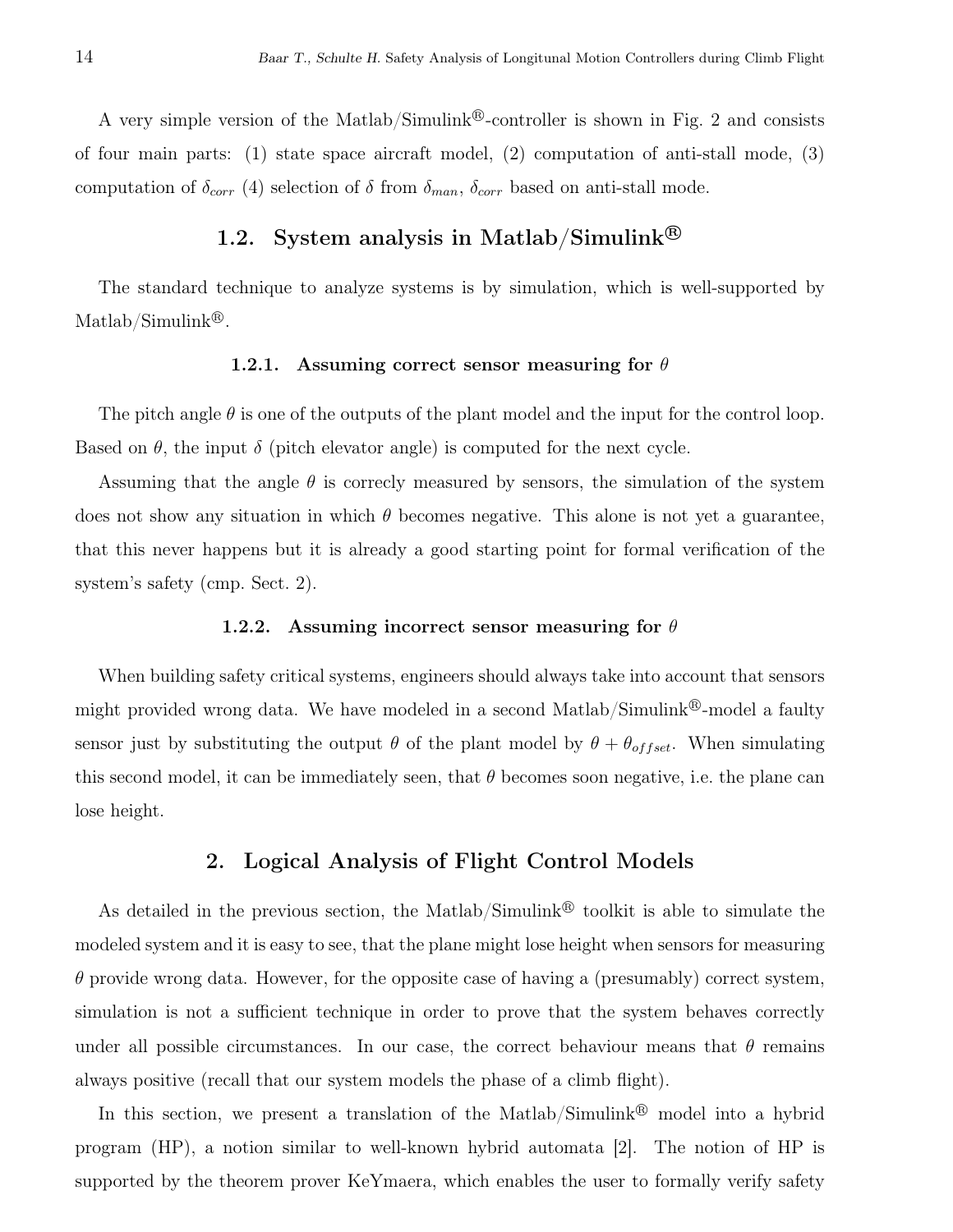properties of hybrid systems [3].

#### 2.1. KeYmaera

A proof task for KeYmaera has to be formulated in differential dynamic logic (DDL), which is an extension of classical dynamic logic [1]. In short, classical dynamic logic is a modal logic with modalities box  $([\alpha]\psi)$  and diamond  $( $\alpha > \psi$ ). In the rest of the paper, only the box$ modality is applied; the formula  $\alpha|\psi$  states that in each possible poststate after program  $\alpha$  has terminated the formula  $\psi$  holds. Please note that termination of  $\alpha$  is not claimed!

The main difference of DDL and DL is, that the former supports continuous state statements, in which variables changes its value automatically according to differential equations. This list of supported statements is summarized in the following table<sup>1</sup>. For a detailed introduction to DDL, the interested reader is referred to [3].

| <b>HP</b> Notation                         | Operation          | Effect                                                         |
|--------------------------------------------|--------------------|----------------------------------------------------------------|
| $x_1 := \theta_1, \ldots, x_n := \theta_n$ | discrete jump      | simultaneously assign $\theta_i$ to variables $x_i$            |
| $x'_1 = \theta_1, x'_2 = \theta_2, \ldots$ | continuous evo.    | differential equations for $x_i$ within                        |
| $\ldots$ , $x'_n = \theta_n \& H$          |                    | evolution domain $H$ (first-order formula)                     |
| ?H                                         | state test         | test first-order formula $H$ at current state                  |
| $\alpha$ ; $\beta$                         | seq. composition   | HP $\beta$ starts after HP $\alpha$ finishes                   |
| $\alpha \cup \beta$                        | nondet. choice     | choice between alternatives HP $\alpha$ or HP $\beta$          |
| $\alpha^*$                                 | nondet. repetition | repeats HP $\alpha$ <i>n</i> -times for any $n \in \mathbb{N}$ |

### 2.2. Flight model as KeYmaera-Input

The Matlab/Simulink<sup>®</sup>-model shown in Fig. 2 can be translated into a hybrid program  $\alpha$ as follows:

<sup>&</sup>lt;sup>1</sup>The table has been taken from  $[3]$ .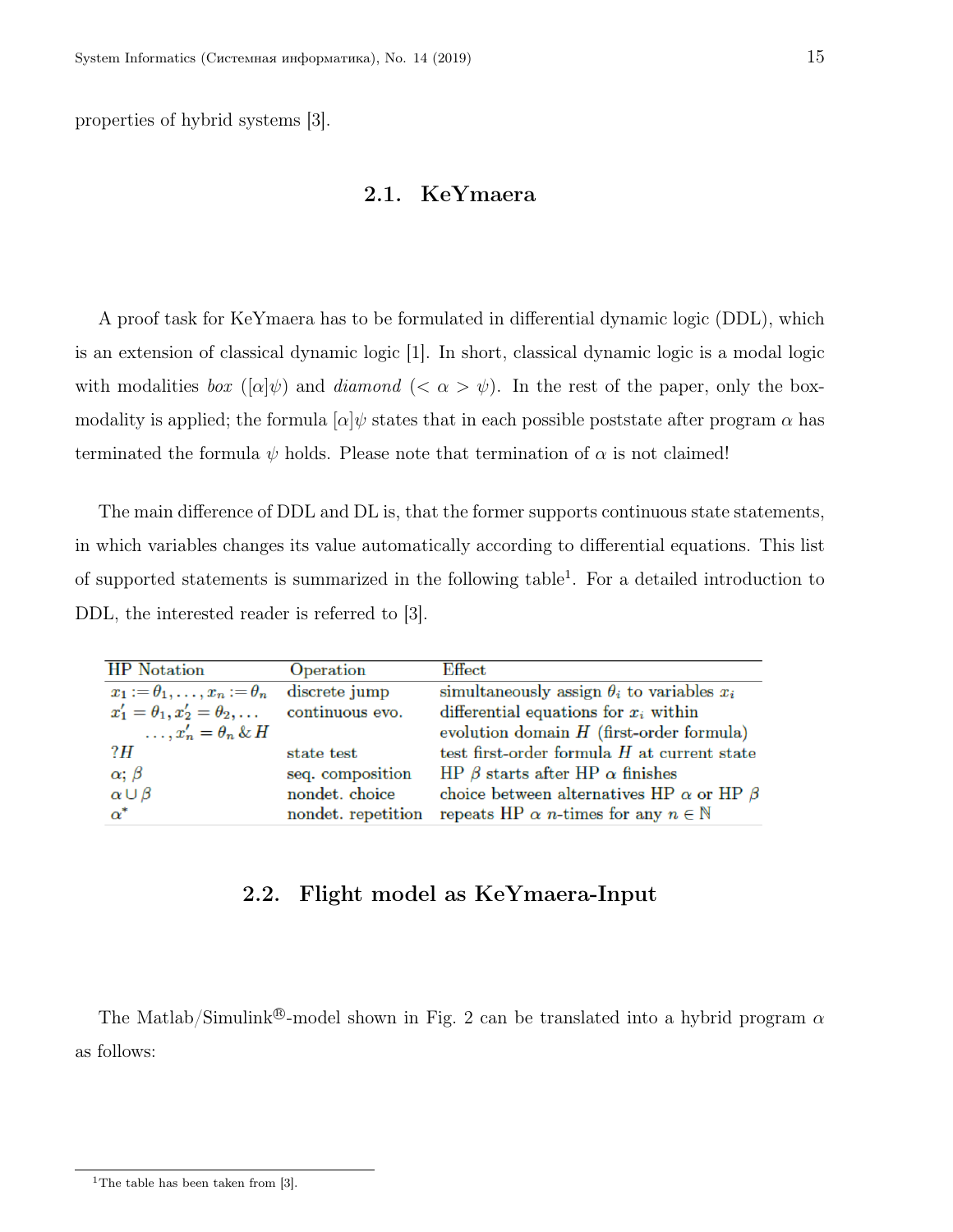$\alpha =$ { if theta > upper theta bound //adjust the mode then  $stallCtrl \ mode := 1$ else if theta  $\lt$  lower theta bound then stallCtrl  $mode := 0$ else skip endif endif;  $delta\_stall := (theta_d - theta) * k_p * stallCtrl\_mode;$  $delta := delta\_stall + delta\_manuel * (1 - stallCtrl\_mode);$  $t := 0;$ {  $alpha' = -0.313 * alpha + 56.7 * q + 0.232 * delta,$  $q' = -0.0139 * alpha + -0.426 * q + 0.0203 * delta,$  $theta' = 56.7 * q,$  $t'=1$ &  $t \leq e p$ } }∗

Here, the control loop of the Matlab/Simulink<sup>®</sup>-model is encoded by an iteration  $(*)$  as the outermost operator of  $\alpha$ . Within the iteration, we have basically a sequence  $(cntrl; plant)$ , where plant is the continuous state statement  $\{alpha/ph\alpha' = \ldots \& t \leq ep\}$  and cntrl is the sequence of statements before.

The statement *plant* directly corresponds to part (1) from Fig. 2. The statements forming cntrl realize the parts  $(2)$ ,  $(3)$ ,  $(4)$  from Fig. 2.

#### 2.3. Proof task for correct behaviour

We can now formally formulate the safety property we would like to show for hybrid program α:

$$
\theta > 0 \to [\alpha]\theta > 0 \tag{4}
$$

In words, (4) reads as: whenever the system (including its controller) is started in a situation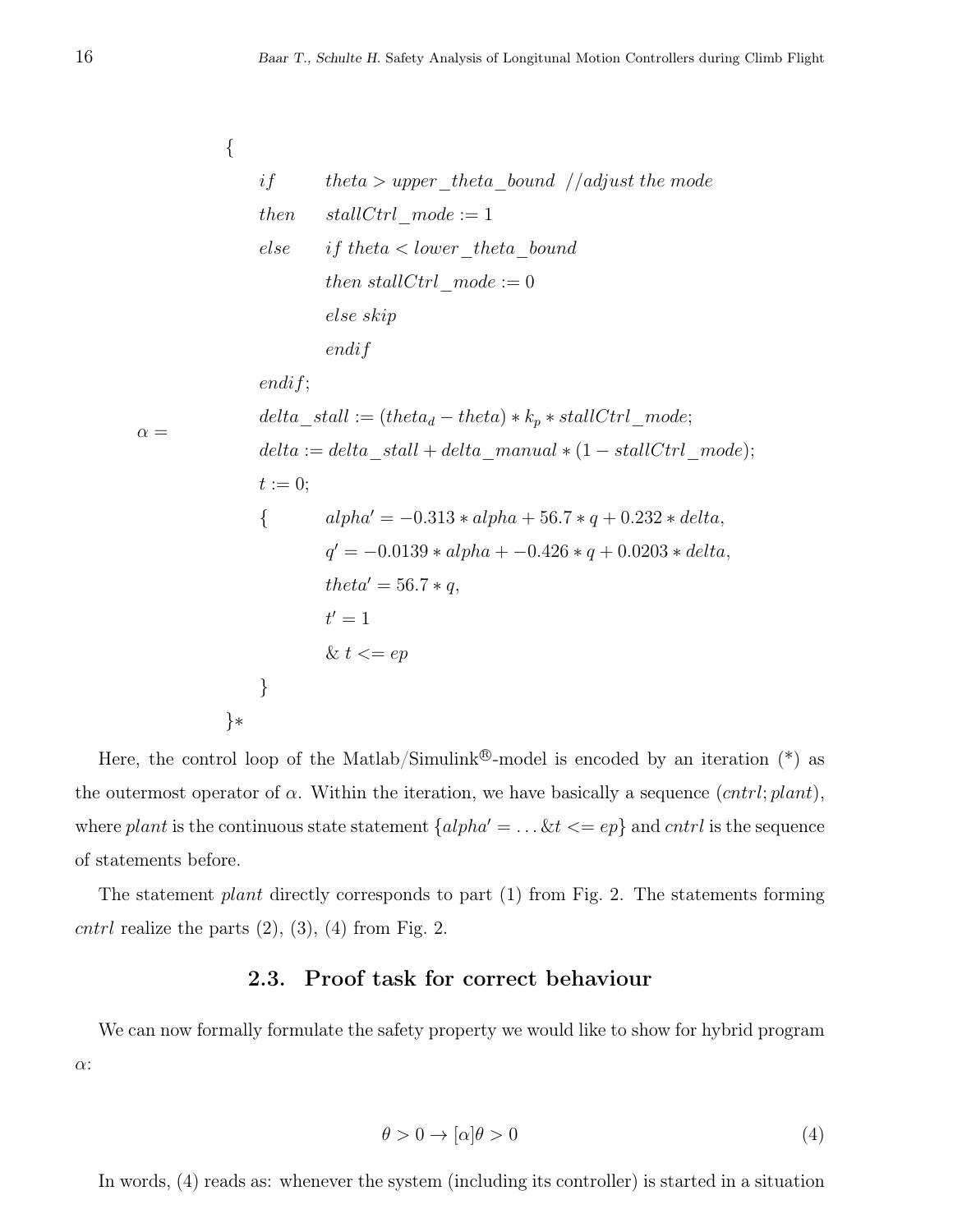in which the pitch angle is positive, then after every control loop (which takes mostly time  $ep$ ), the pitch angle remains positive. Note, that the proof of this claim will rely on some other assumptions, e.g.  $ep > 0$ , which have been suppressed here for the sake of brevity.

#### 3. Conclusion and Future Work

In this paper, we have investigate safety critical software for controlling the flight of modern aircrafts. Such control software is usually developed using tools such as Matlab/Simulink<sup>®</sup>. We present a possible controller for the computation of the pitch elevator angle, but this controller has been completely designed by ourselves. Its sole purpose is to provide an example at which quality assurance techniques can be applied.

For the controller of our example, we review two main safety properties: Does the controller effectively prevent airflow disruption, which is the main purpose of the controller. However, there is another safety property, which can be easily overlooked when plane software is hastily developed: Is it possible that the controller software could cause the plane to lose height, which - eventually - might cause the plane to crash.

The simulations of our controller suggest, that both safety properties are met. However and not surprisingly, the controller can cause plane crashes when the sensor measuring the pitch angle  $\theta$  does not provide correct data.

For the case that the sensor works correctly, we propose to translate the Matlab/Simulink<sup>®</sup>model into a hybrid program and to apply the theorem prover KeYmaera in order to ensure for all possible situations that the system works correctly (not only for the few situations captured by the simulation).

Unfortunately, establishing such a formal proof using KeYmaera is a non-trivial task, because techniques for traditional software verification (e.g. case distinction for if-then-else) have to be combined with mathematical analysis methods for ordinary differential equations (ODEs). We will continue to work to formulate the key arguments of the proof so, that they can be processed by KeYmaera easily.

#### References

- 1. David Harel, Dexter Kozen, and Jerzy Tiuryn. Dynamic Logic. Foundation of Computing. MIT Press, 2000.
- 2. Thomas A. Henzinger. The theory of hybrid automata. In *Proceedings*, 11th Annual IEEE